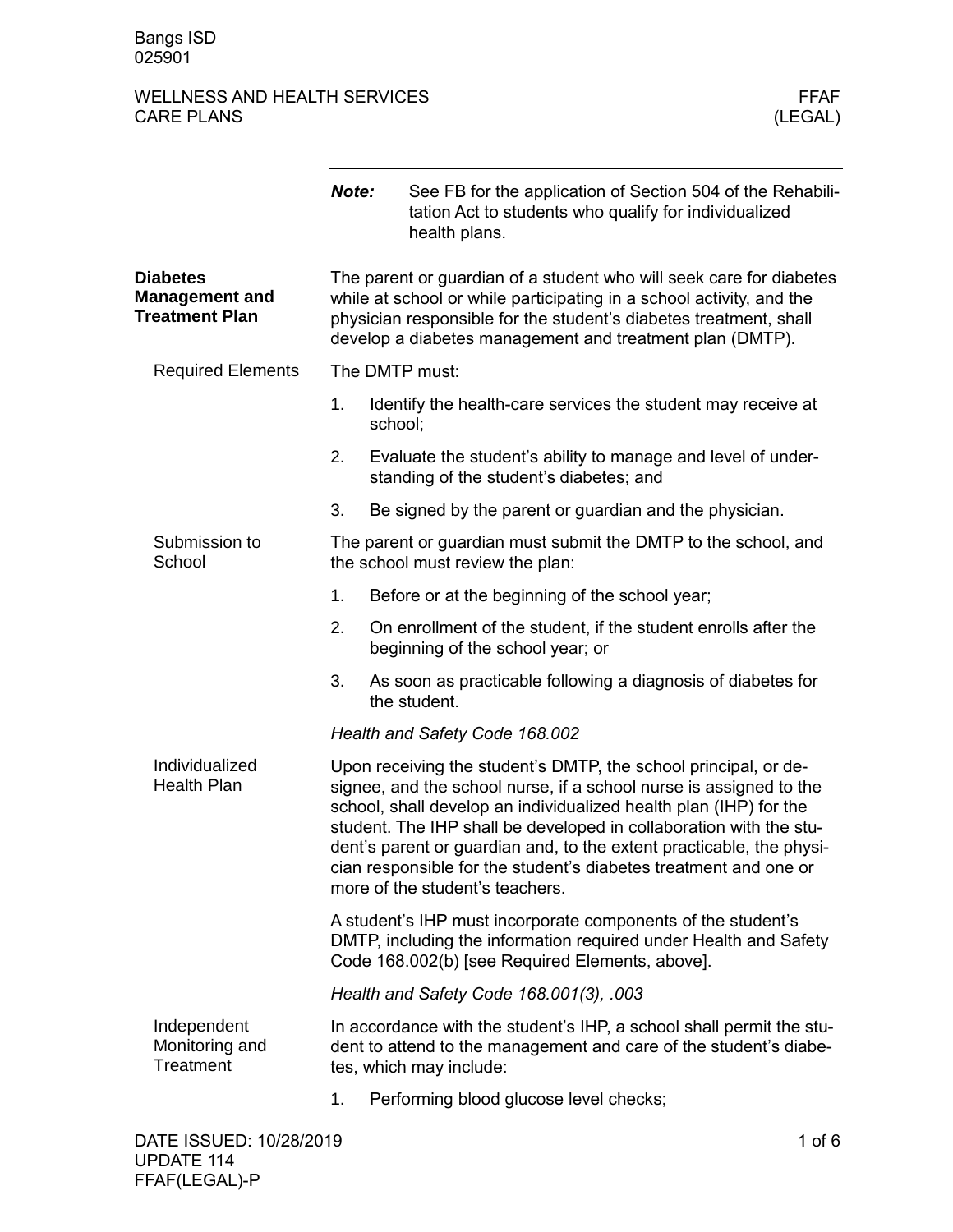|                                      | 2.                                                                                                                                                                                                                                                                                                                                                                                                                                                                  | Administering insulin through the insulin delivery system the<br>student uses;                                                                                                                                 |  |
|--------------------------------------|---------------------------------------------------------------------------------------------------------------------------------------------------------------------------------------------------------------------------------------------------------------------------------------------------------------------------------------------------------------------------------------------------------------------------------------------------------------------|----------------------------------------------------------------------------------------------------------------------------------------------------------------------------------------------------------------|--|
|                                      | 3.                                                                                                                                                                                                                                                                                                                                                                                                                                                                  | Treating hypoglycemia and hyperglycemia;                                                                                                                                                                       |  |
|                                      | 4.                                                                                                                                                                                                                                                                                                                                                                                                                                                                  | Possessing on the student's person at any time any supplies<br>or equipment necessary to monitor and care for the student's<br>diabetes; and                                                                   |  |
|                                      | 5.                                                                                                                                                                                                                                                                                                                                                                                                                                                                  | Otherwise attending to the management and care of the stu-<br>dent's diabetes in the classroom, in any area of the school or<br>school grounds, or at any school-related activity.                             |  |
|                                      |                                                                                                                                                                                                                                                                                                                                                                                                                                                                     | Health and Safety Code 168.008                                                                                                                                                                                 |  |
| <b>Required Care</b>                 | Each school shall adopt a procedure to ensure that a school nurse<br>or at least one unlicensed diabetes care assistant (UDCA) is pre-<br>sent and available to provide the required care to a student with di-<br>abetes during the regular school day. A district may not restrict the<br>assignment of a student with diabetes to a particular campus on<br>the basis that the campus does not have the required UDCAs.<br>Health and Safety Code 168.007(c)-(d) |                                                                                                                                                                                                                |  |
|                                      |                                                                                                                                                                                                                                                                                                                                                                                                                                                                     | If a school nurse is assigned to a campus and the nurse is availa-<br>ble, the nurse shall perform the tasks necessary to assist a student<br>with diabetes in accordance with the student's IHP.              |  |
| <b>School Nurse Not</b><br>Available | If a school nurse is not assigned to the campus or a school nurse<br>is not available, a UDCA shall perform the tasks necessary to<br>assist the student in accordance with the student's IHP and in<br>compliance with any guidelines provided during UDCA training. A<br>UDCA may perform these tasks only if the parent or guardian of<br>the student signs an agreement that:                                                                                   |                                                                                                                                                                                                                |  |
|                                      | 1.                                                                                                                                                                                                                                                                                                                                                                                                                                                                  | Authorizes a UDCA to assist the student; and                                                                                                                                                                   |  |
|                                      | 2.                                                                                                                                                                                                                                                                                                                                                                                                                                                                  | States that the parent or guardian understands that a UDCA<br>is not liable for civil damages [see Immunity from Liability, be-<br>low].                                                                       |  |
|                                      | Health and Safety Code 168.007(a)                                                                                                                                                                                                                                                                                                                                                                                                                                   |                                                                                                                                                                                                                |  |
|                                      | If a school nurse is not assigned to a campus:                                                                                                                                                                                                                                                                                                                                                                                                                      |                                                                                                                                                                                                                |  |
|                                      | 1.                                                                                                                                                                                                                                                                                                                                                                                                                                                                  | A UDCA must have access to an individual with expertise in<br>the care of persons with diabetes, such as a physician, a reg-<br>istered nurse, a certified diabetes educator, or a licensed die-<br>titian; or |  |
|                                      |                                                                                                                                                                                                                                                                                                                                                                                                                                                                     |                                                                                                                                                                                                                |  |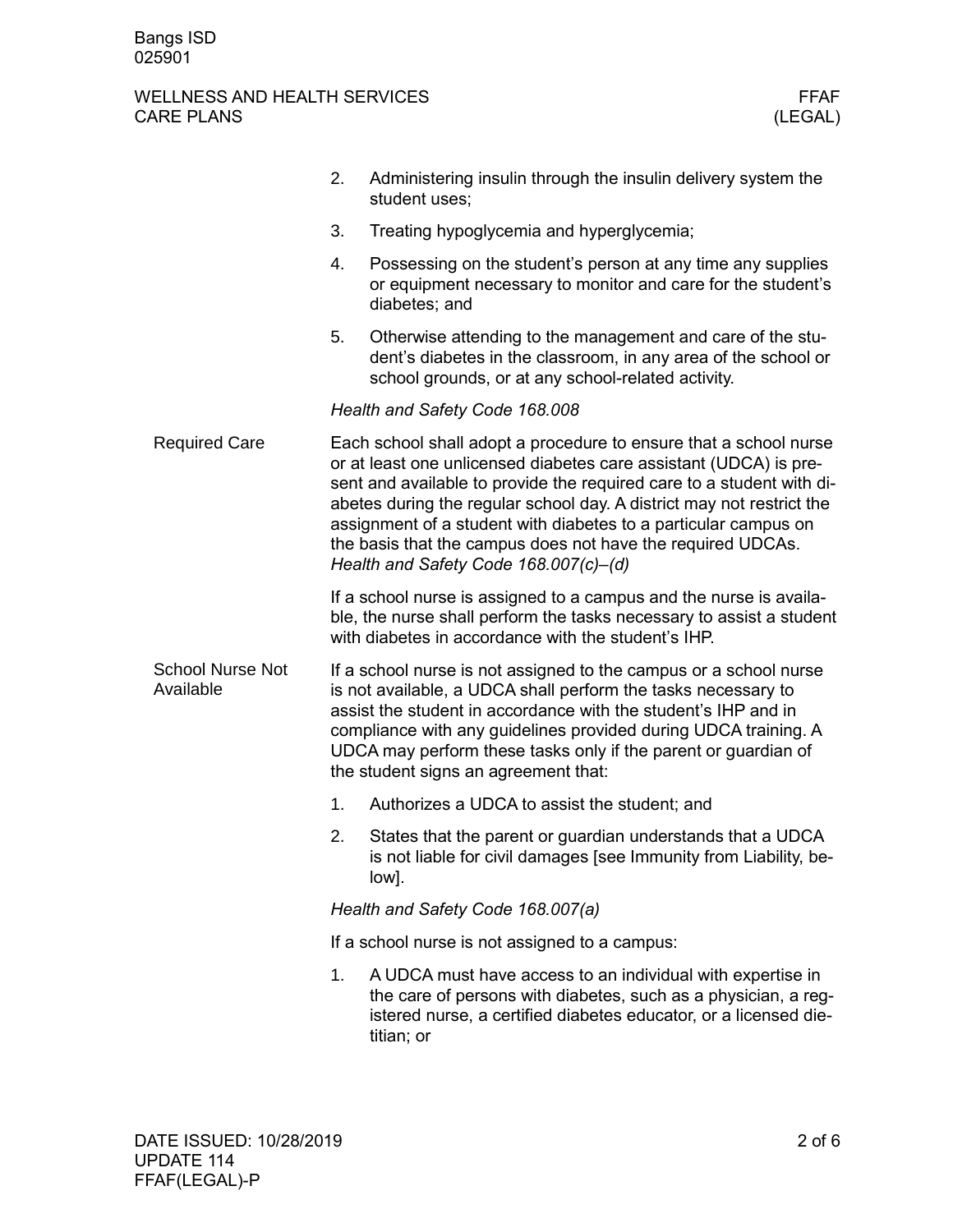|                                                  | 2.                                                                                                                                                                                                                                                                                                                                                                                           | The principal must have access to the physician responsible<br>for the student's diabetes treatment.       |  |  |  |  |
|--------------------------------------------------|----------------------------------------------------------------------------------------------------------------------------------------------------------------------------------------------------------------------------------------------------------------------------------------------------------------------------------------------------------------------------------------------|------------------------------------------------------------------------------------------------------------|--|--|--|--|
|                                                  | Health and Safety Code 168.007(b)                                                                                                                                                                                                                                                                                                                                                            |                                                                                                            |  |  |  |  |
| Unlicensed<br><b>Diabetes Care</b><br>Assistants | At each school in which a student with diabetes is enrolled, the<br>principal, or designee, shall:                                                                                                                                                                                                                                                                                           |                                                                                                            |  |  |  |  |
|                                                  | Seek school employees who are not health-care profession-<br>1.<br>als to serve as UDCAs and to care for students with diabetes;<br>and                                                                                                                                                                                                                                                      |                                                                                                            |  |  |  |  |
|                                                  | 2.                                                                                                                                                                                                                                                                                                                                                                                           | Make efforts to ensure the school has:                                                                     |  |  |  |  |
|                                                  | a.                                                                                                                                                                                                                                                                                                                                                                                           | At least one UDCA if a full-time nurse is assigned to the<br>school; and                                   |  |  |  |  |
|                                                  | b.                                                                                                                                                                                                                                                                                                                                                                                           | At least three UDCAs if a full-time nurse is not assigned<br>to the school.                                |  |  |  |  |
|                                                  | "School employee" means a person employed by a school, a local<br>health department that assists the school under Health and Safety<br>Code Chapter 168 (Care of Students with Diabetes), or another en-<br>tity with whom the school has contracted to perform its duties un-<br>der that chapter.                                                                                          |                                                                                                            |  |  |  |  |
|                                                  | "Unlicensed diabetes care assistant" means a school employee<br>who has successfully completed the required training [see UDCA<br>Training, below].                                                                                                                                                                                                                                          |                                                                                                            |  |  |  |  |
|                                                  | A school employee may not be subject to any penalty or discipli-<br>nary action for refusing to serve as a UDCA.                                                                                                                                                                                                                                                                             |                                                                                                            |  |  |  |  |
|                                                  | A UDCA shall serve under the supervision of the principal.                                                                                                                                                                                                                                                                                                                                   |                                                                                                            |  |  |  |  |
|                                                  | Health and Safety Code 168.001(5)-(6), .003-.004                                                                                                                                                                                                                                                                                                                                             |                                                                                                            |  |  |  |  |
| <b>UDCA Training</b>                             | If a school nurse is assigned to a campus, the nurse shall coordi-<br>nate the training of school employees acting as UDCAs. Training<br>for UDCAs must be provided by a health-care professional with ex-<br>pertise in the care of persons with diabetes or by a school nurse.<br>The training must include instruction in the elements set forth at<br>Health and Safety Code 168.005(d). |                                                                                                            |  |  |  |  |
|                                                  | Training must be provided before the beginning of the school year<br>or as soon as practicable following:                                                                                                                                                                                                                                                                                    |                                                                                                            |  |  |  |  |
|                                                  | 1.                                                                                                                                                                                                                                                                                                                                                                                           | The enrollment of a student with diabetes at a campus that<br>previously had no students with diabetes; or |  |  |  |  |
|                                                  | 2.                                                                                                                                                                                                                                                                                                                                                                                           | A diagnosis of diabetes for a student at a campus that previ-<br>ously had no students with diabetes.      |  |  |  |  |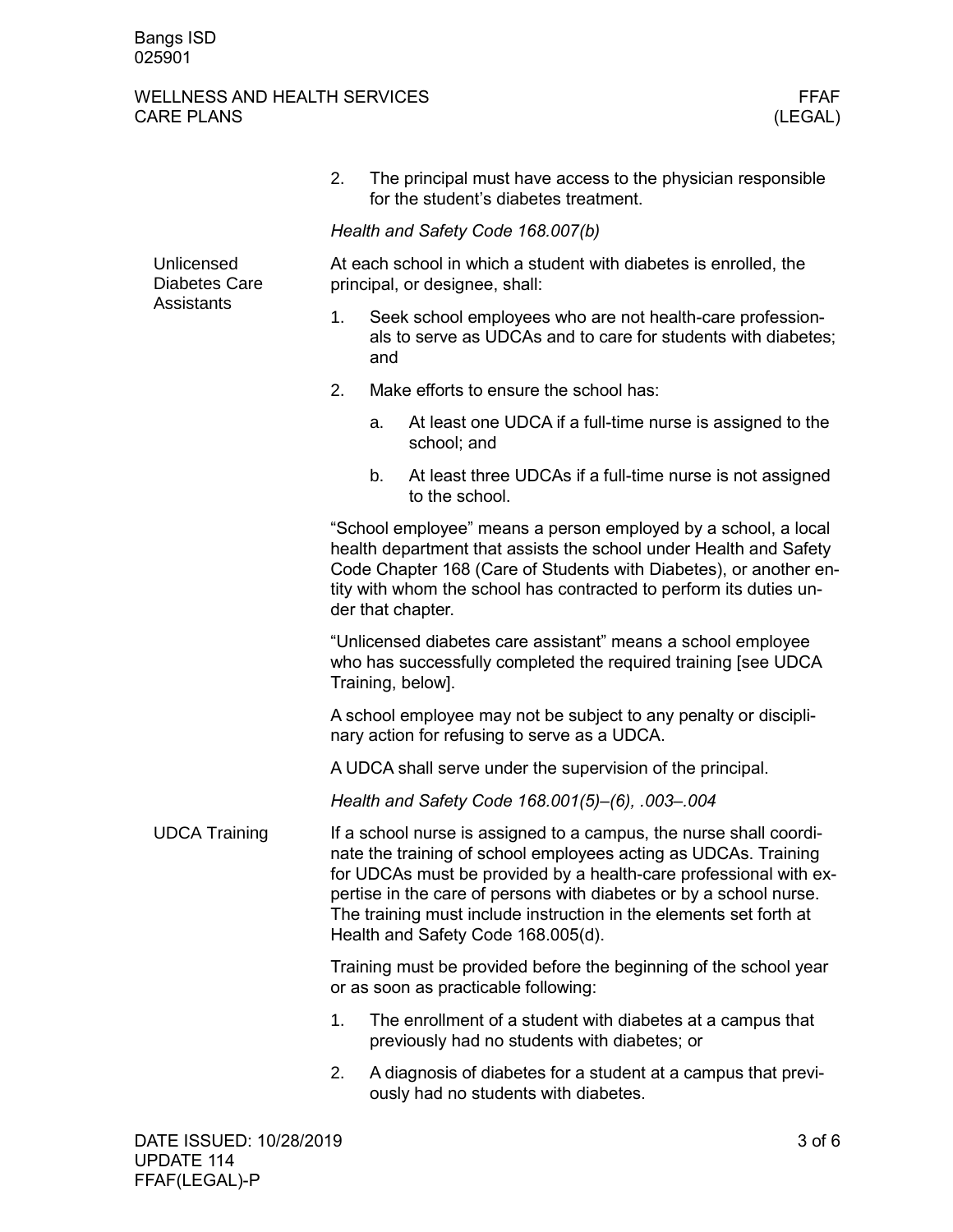|                                    | The school nurse or principal shall maintain a copy of the training<br>guidelines and any records associated with the training.                                                                                                                                                                                                                                                                                                                                     |                                                                                                                                                                                                                                                    |  |  |
|------------------------------------|---------------------------------------------------------------------------------------------------------------------------------------------------------------------------------------------------------------------------------------------------------------------------------------------------------------------------------------------------------------------------------------------------------------------------------------------------------------------|----------------------------------------------------------------------------------------------------------------------------------------------------------------------------------------------------------------------------------------------------|--|--|
|                                    | Health and Safety Code 168.005                                                                                                                                                                                                                                                                                                                                                                                                                                      |                                                                                                                                                                                                                                                    |  |  |
|                                    | Note:                                                                                                                                                                                                                                                                                                                                                                                                                                                               | Guidance for the care of students with diabetes is availa-<br>ble on the Texas Department of State Health Services<br>(TDSHS) website. <sup>1</sup>                                                                                                |  |  |
| Information to<br><b>Employees</b> |                                                                                                                                                                                                                                                                                                                                                                                                                                                                     | A district shall provide to each district employee who is responsible<br>for providing transportation for a student with diabetes or supervis-<br>ing a student with diabetes during an off-campus activity a one-<br>page information sheet that: |  |  |
|                                    | 1 <sub>1</sub>                                                                                                                                                                                                                                                                                                                                                                                                                                                      | Identifies the student who has diabetes;                                                                                                                                                                                                           |  |  |
|                                    | 2.                                                                                                                                                                                                                                                                                                                                                                                                                                                                  | Identifies potential emergencies that may occur as a result of<br>the student's diabetes and the appropriate responses to such<br>emergencies; and                                                                                                 |  |  |
|                                    | 3.                                                                                                                                                                                                                                                                                                                                                                                                                                                                  | Provide the telephone number of a contact person in case of<br>an emergency involving the student with diabetes.                                                                                                                                   |  |  |
|                                    | Health and Safety Code 168.006                                                                                                                                                                                                                                                                                                                                                                                                                                      |                                                                                                                                                                                                                                                    |  |  |
| Immunity from<br>Liability         | A school employee may not be subject to any disciplinary proceed-<br>ing, as defined by Education Code 22.0512(b), resulting from any<br>action taken in compliance with Health and Safety Code Chapter<br>168. The requirements of Chapter 168 are considered to involve<br>the employee's judgment and discretion and are not considered<br>ministerial acts for purposes of immunity under Education Code<br>22.0511. Health and Safety Code 168.009(a) [See DG] |                                                                                                                                                                                                                                                    |  |  |
|                                    | A school nurse is not responsible for and may not be subject to dis-<br>ciplinary action under Occupations Code Chapter 301 for actions<br>performed by a UDCA. Health and Safety Code 168.009(b)                                                                                                                                                                                                                                                                   |                                                                                                                                                                                                                                                    |  |  |
|                                    | A UDCA who assists a student as provided above [see Required<br>Care, above] in compliance with the student's IHP:                                                                                                                                                                                                                                                                                                                                                  |                                                                                                                                                                                                                                                    |  |  |
|                                    | 1.                                                                                                                                                                                                                                                                                                                                                                                                                                                                  | Is not considered to be engaging in the practice of profes-<br>sional or vocational nursing under Occupations Code Chapter<br>301 or other state law; and                                                                                          |  |  |
|                                    | 2.                                                                                                                                                                                                                                                                                                                                                                                                                                                                  | Is exempt from any applicable state law or rule that restricts<br>the activities that may be performed by a person who is not a<br>health-care provider.                                                                                           |  |  |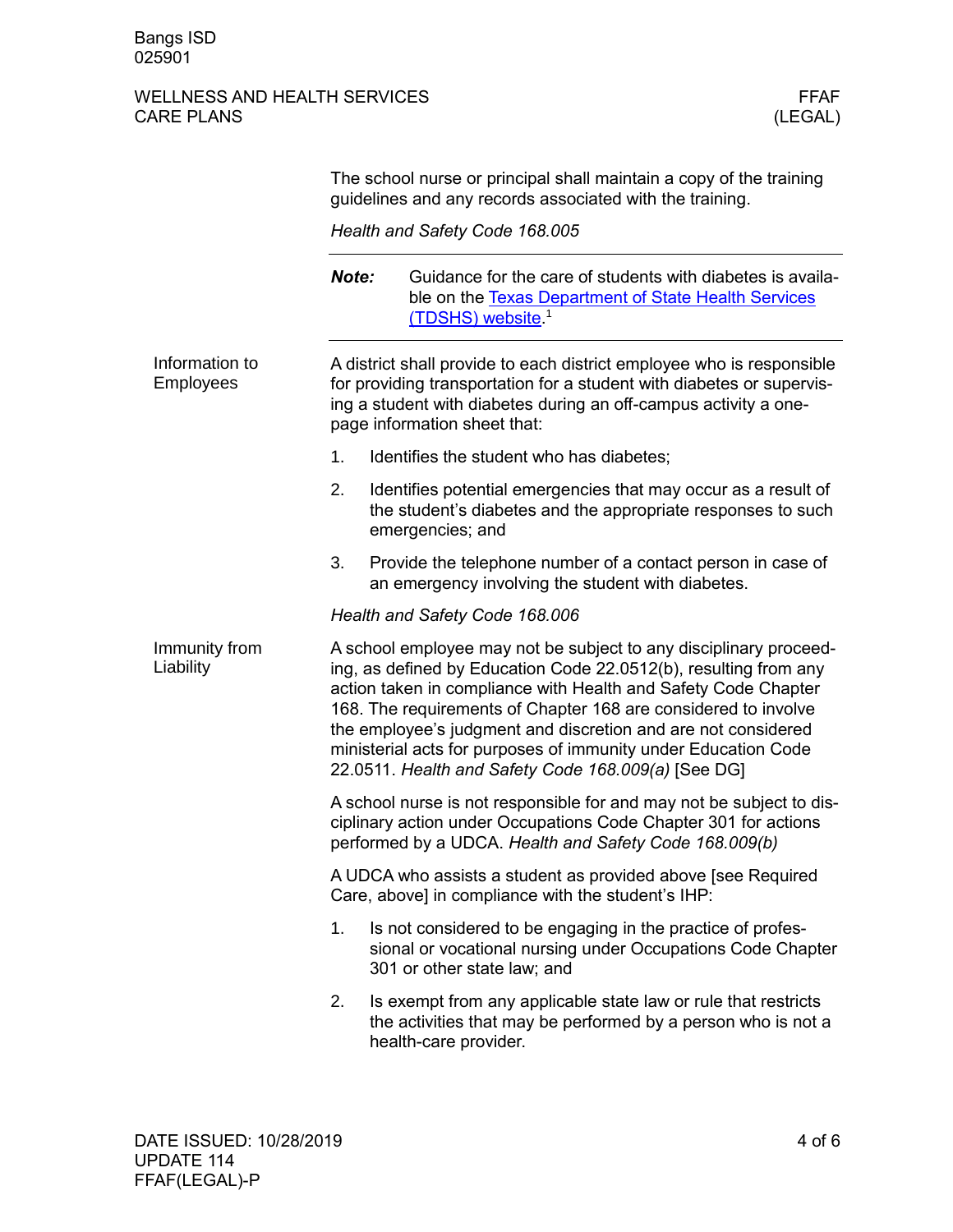|                                                 | A UDCA may exercise reasonable judgment in deciding whether to<br>contact a health-care provider in the event of a medical emergency<br>involving a student with diabetes.                                                                                                                                                                                                                                                                                                                                                                                                                                                                                                             |
|-------------------------------------------------|----------------------------------------------------------------------------------------------------------------------------------------------------------------------------------------------------------------------------------------------------------------------------------------------------------------------------------------------------------------------------------------------------------------------------------------------------------------------------------------------------------------------------------------------------------------------------------------------------------------------------------------------------------------------------------------|
|                                                 | Health and Safety Code 168.007(e)-(f)                                                                                                                                                                                                                                                                                                                                                                                                                                                                                                                                                                                                                                                  |
| <b>Students at Risk for</b><br>Anaphylaxis      | The board shall adopt and administer a policy for the care of stu-<br>dents with a diagnosed food allergy at risk for anaphylaxis based<br>on Guidelines for the Care of Students with Food Allergies At-Risk<br>for Anaphylaxis <sup>2</sup> developed by the commissioner of state health<br>services. A district shall annually review the policy and, as neces-<br>sary, revise its policy for the care of students with a diagnosed food<br>allergy at risk for anaphylaxis to ensure the policy is consistent with<br>the most current version of the guidelines.                                                                                                                |
|                                                 | This section does not waive any liability or immunity of the district<br>or its officers or employees or create any liability for or a cause of<br>action against the district or its officers or employees.                                                                                                                                                                                                                                                                                                                                                                                                                                                                           |
|                                                 | Notwithstanding any other law, these provisions do not create a<br>civil, criminal, or administrative cause of action or liability or create<br>a standard of care, obligation, or duty that provides the basis for a<br>cause of action.                                                                                                                                                                                                                                                                                                                                                                                                                                              |
|                                                 | Education Code 38.0151(a)–(b), (d), (i)–(j)                                                                                                                                                                                                                                                                                                                                                                                                                                                                                                                                                                                                                                            |
|                                                 | A district that provides for the maintenance, administration, and<br>disposal of epinephrine auto-injectors under Education Code<br>Chapter 38, Subchapter E [see FFAC] is not required to comply<br>with Education Code 38.0151. Education Code 38.0151(f)                                                                                                                                                                                                                                                                                                                                                                                                                            |
| Website<br>Requirements                         | Each school year, the board shall post a summary of the guidelines<br>on the district's website [see CQA], including instructions on ob-<br>taining access to the complete guidelines document. The district's<br>website must be accessible by each student enrolled in the district<br>and a parent or guardian of each student. Any forms used by a dis-<br>trict requesting information from a parent or guardian enrolling a<br>child with a food allergy in the district must include information to<br>access on the district's website a summary of the guidelines and<br>instructions on obtaining access to the complete guidelines docu-<br>ment. Education Code 38.0151(g) |
| <b>Seizure Management</b><br>and Treatment Plan | The parent or guardian of a student with a seizure disorder may<br>seek care for the student's seizures while the student is at school<br>or participating in a school activity by submitting to the district at<br>which the student is enrolled a copy of a seizure management and<br>treatment plan developed by the student's parent or guardian and<br>the physician responsible for the student's seizure treatment. The<br>plan must be submitted to and reviewed by the district:                                                                                                                                                                                              |